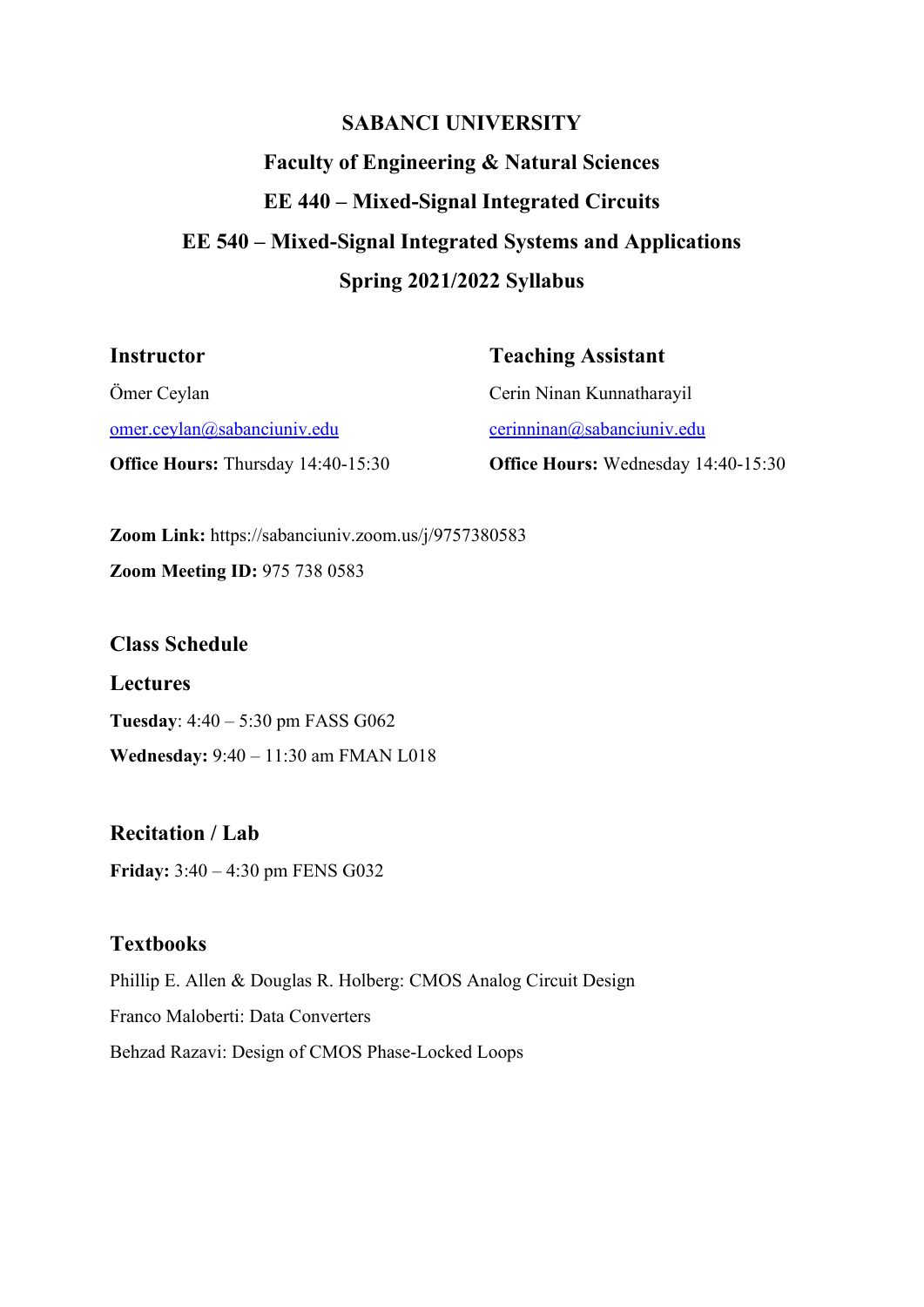## **Course Content:**

**Building blocks for mixed-signal integrated circuits**: comparators, sampling circuits, amplifiers, digital-to-analog converters (DACs), voltage controlled oscillators, charge pumps, phase-frequency detectors, etc.

#### **Analog-to-digital converters (ADCs)**

**Phase-locked loops (PLLs)**

#### **Readout Integrated Circuits (ROICs)**

## **Learning Outcomes:**

- 1. To be able to understand the specifications of commonly used mixed-signal integrated circuit building blocks: comparators, sampling circuits, amplifiers, control logics, voltagecontrolled oscillators, charge pumps, phase-frequency detectors
- 2. To be able to evaluate the power, speed, noise, and area trade-off for individual blocks and overall system of ADCs and frequency synthesizers.
- 3. To be able to combine individual blocks to design a more complex system such as ADC and PLL, and to be able to understand how parameters of a building block affect the others and overall system performance.
- 4. To be able to design custom and automated digital circuits to control ADC and frequency synthesizer operations.
- 5. To have knowledge on different ADC architectures: Single and Multislope ADC, SAR ADC, Flash ADC, Pipeline ADC, Sigma Delta ADC
- 6. To have knowledge on different frequency synthesizer architectures: Basic PLL, Integer-N, Fractional-N
- 7. To design, simulate and verify the individual blocks and overall system of ADCs and frequency synthesizers by using Computer Aided Design (CAD) tools.
- 8. To learn the possible use of ADCs and frequency synthesizers in different applications.
- 9. To learn the possible use of mixed-signal integrated circuits in different applications such as readout integrated circuits (ROICs), CMOS image sensors, etc.

| Date   | <b>Subjects</b>                  |
|--------|----------------------------------|
| Week 1 | Introduction, ADC specifications |
| Week 2 | Overview of ADC architectures    |
| Week 3 | Sampling circuits                |
| Week 4 | Comparators                      |
| Week 5 | <b>DACs</b>                      |
| Week 6 | <b>SAR ADCs</b>                  |
| Week 7 | Pipeline ADCs                    |
| Week 8 | Flash ADCs, Slope ADCs           |

## **Tentavive Course Schedule:**